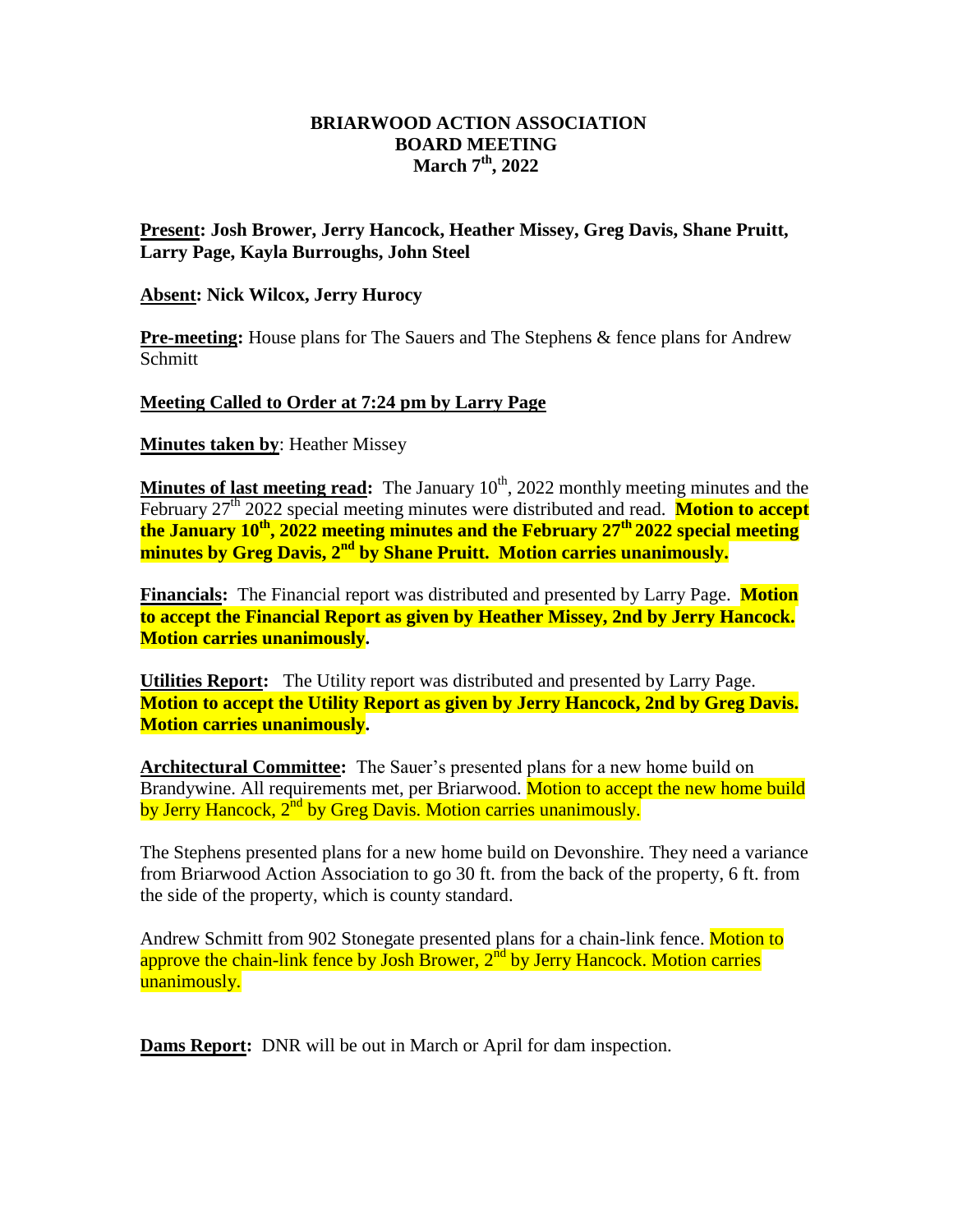**Lake and Beach Report:** Pinson Excavation will prep the sand volleyball court and the beach area this week for more sand to be delivered.

Jerry Hancock marked out water lines that belong to the golf course, so Pinson knows where to work at on Briarwood Terrace.

**Security Report:** Shane Pruitt is going to contact Jeff Forbush for previous security companies. The plan is to hire a security company for May – September for 40 hours a week (10-hour days for Saturdays and Sundays). Which reporting system do they use?

**Rules and Regulations:** The boat mooring information needs put out to the subdivision to see who is interested. As like last year, it's \$100 for the boating season. If there are more people interested than spots, it will be a lottery drawing.

**Website:** January minutes need updated on the website.

**Roads:** Pinson Excavating will begin road work and ditch work this week.

Maintenance is going to cut the three trees down on Devonshire for road expansion. He is getting keys made for upper gate on Hwy. Y and is going to put in an order for cold patch and inch-clean for road maintenance.

Greg Davis is going to work on the asphalt in front of Danny Doran's house on Lakeshore.

Maintenance is requesting a couple concrete blocks to build a ramp up to load salt into the hopper of the truck.

**Park and Entrance:** The fence at the front entrance is falling apart at this point. Discussion of repairing it or tearing it down; will table until next month.

**The board went into closed session.**

**Old Business:** Jerry Hancock purchased the flags and spray paint for locates. Hancock and Josh Brower will work on marking water and sewer lines; they will get with homeowner Steve Nichols to begin marking them on a plat map.

The check valve in the wellhouse needs replaced. Don Kansteiner can replace it and will have it done in the upcoming weeks.

Jerry Hurocy will get with current Briarwood attorney to find out their rate of pay so we can begin searching for a new attorney with real estate experience.

April  $12<sup>th</sup>$  is the new court date for the Giffin lawsuit which should be the final. Josh Brower and Jerry Hurocy have a meeting with Stan Schnaare this week to go over the verbiage of the settlement.